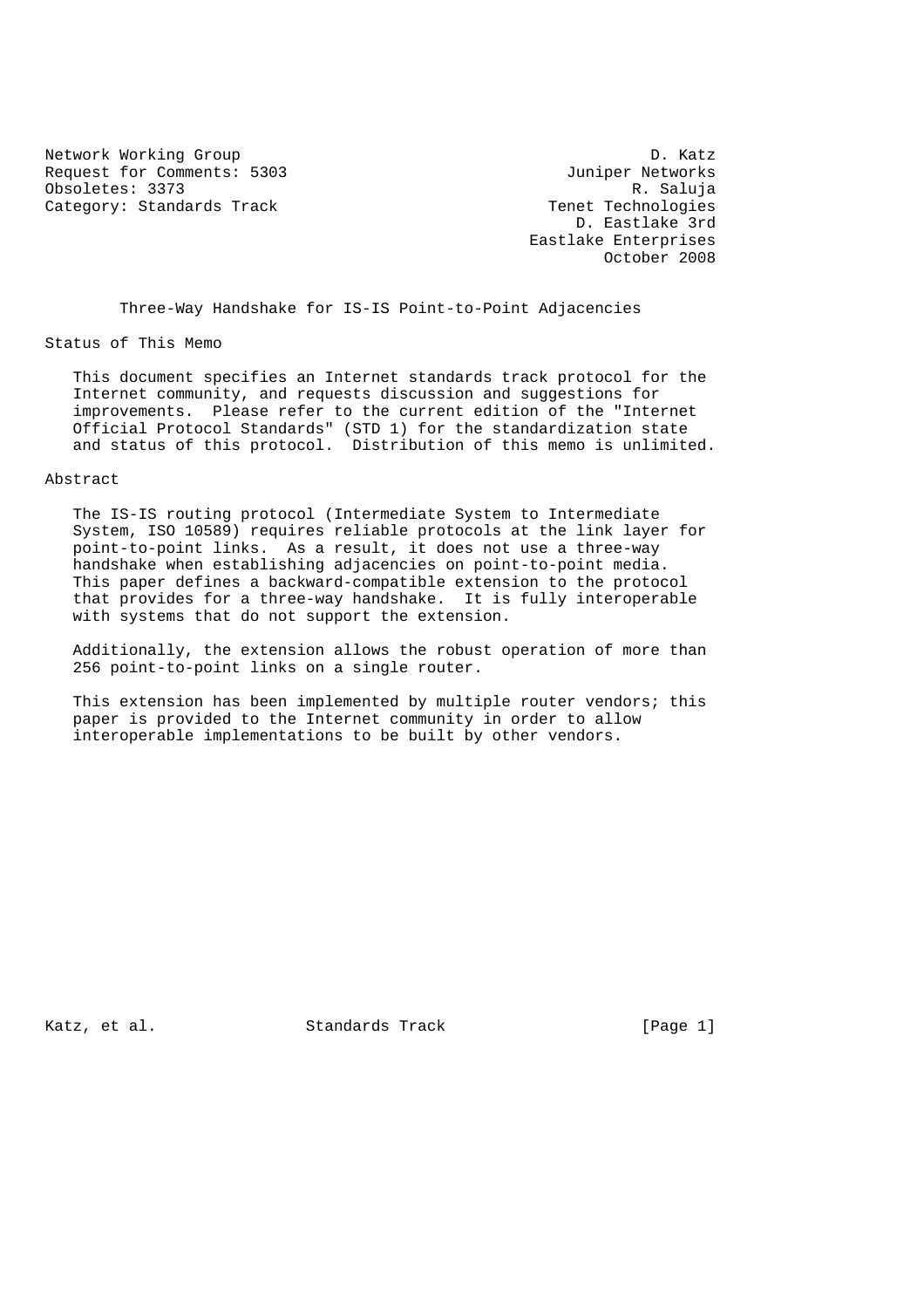Table of Contents

| 3. Details $\ldots \ldots \ldots \ldots \ldots \ldots \ldots \ldots \ldots \ldots \ldots \ldots \ldots$ |
|---------------------------------------------------------------------------------------------------------|
|                                                                                                         |
|                                                                                                         |
|                                                                                                         |
|                                                                                                         |
|                                                                                                         |
|                                                                                                         |
|                                                                                                         |
|                                                                                                         |

## 1. Introduction

 The IS-IS protocol [ISIS] assumes certain requirements stated in ISO 10589 (section 6.7.2) for the operation of IS-IS over point-to-point links and hence provides only a two-way handshake when establishing adjacencies on point-to-point links. The protocol does not operate correctly if these subnetwork requirements for point-to-point links are not met. The basic mechanism defined in the standard is that each side declares the other side to be reachable if a Hello packet is heard from it. Once this occurs, each side then sends a Complete Sequence Number PDU (CSNP) to trigger database synchronization.

 Three failure modes are known. First, if the link goes down and then comes back up, or one of the systems restarts, and the CSNP packet is lost, and the network has a cut set of one through the link, the link state databases on either side of the link will not synchronize for a full Link State Protocol Data Unit (LSP) refresh period (up to 18 hours).

 A second, more serious failure is that if the link fails in only one direction, the failure will only be detected by one of the systems. Normally only one of the two systems will announce the adjacency in its link state packets, and the SPF algorithm will thus ignore the link. However, if there are two parallel links between systems and one of them fails in one direction, SPF will still calculate paths between the two systems, and the system that does not notice the failure will attempt to pass traffic down the failed link (in the direction that does not work).

 The third issue is that on some physical layers, the interconnectivity between endpoints can change without causing a

Katz, et al. Standards Track [Page 2]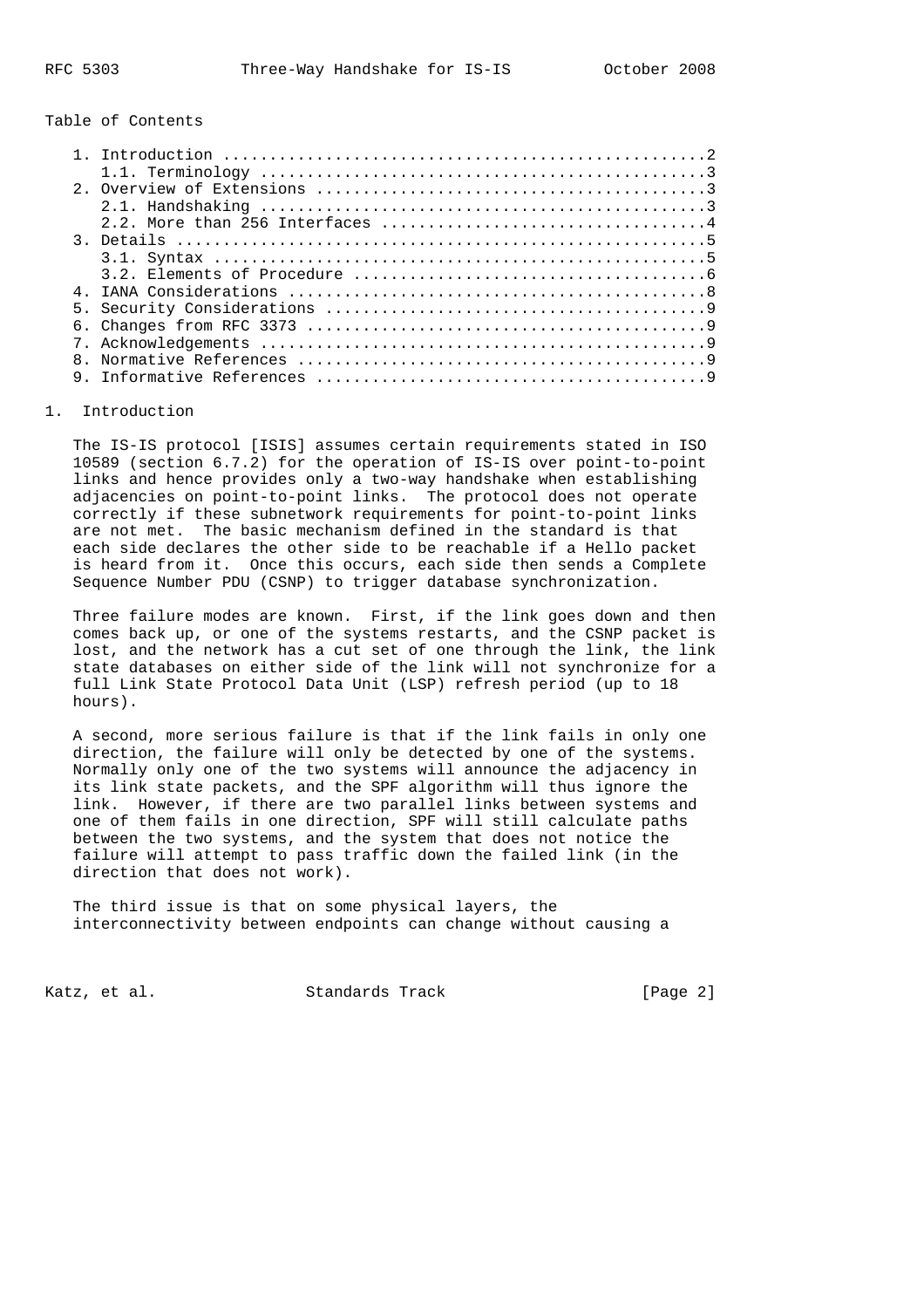link-layer-down condition. In this case, a system may receive packets that are actually destined for a different system (or a different link on the same system). The receiving system may end up thinking that it has an adjacency with the remote system when in fact the remote system is adjacent with a third system.

 The solution proposed here ensures correct operation of the protocol over unreliable point-to-point links. As part of the solution to the three-way handshaking issue, a method is defined to remove the limitation of 255 point-to-point interfaces imposed by IS-IS [ISIS]. This method is more robust than the ad hoc methods currently in use.

#### 1.1. Terminology

 The key words "MUST", "MUST NOT", "REQUIRED", "SHALL", "SHALL NOT", "SHOULD", "SHOULD NOT", "RECOMMENDED", "MAY", and "OPTIONAL" in this document are to be interpreted as described in [RFC2119].

## 2. Overview of Extensions

 This section provides a general overview of the three-way handshaking provided and how more than 256 interfaces are handled.

# 2.1. Handshaking

 The intent is to provide a three-way handshake for point-to-point adjacency establishment in a backward-compatible fashion. This is done by providing an optional mechanism that allows each system to report its adjacency three-way state, thus allowing a system to only declare an adjacency to be up if it knows that the other system is receiving its IS-IS Hello (IIH) packets.

The adjacency three-way state can be one of the following types:

Down

 This is the initial point-to-point adjacency three-way state. The system has not received any IIH packet containing the three-way handshake option on this point-to-point circuit.

Initializing

 The system has received an IIH packet containing the three-way handshake option from a neighbor but does not know whether the neighbor is receiving its IIH packet.

Up

The system knows that the neighbor is receiving its IIH packets.

Katz, et al. Standards Track [Page 3]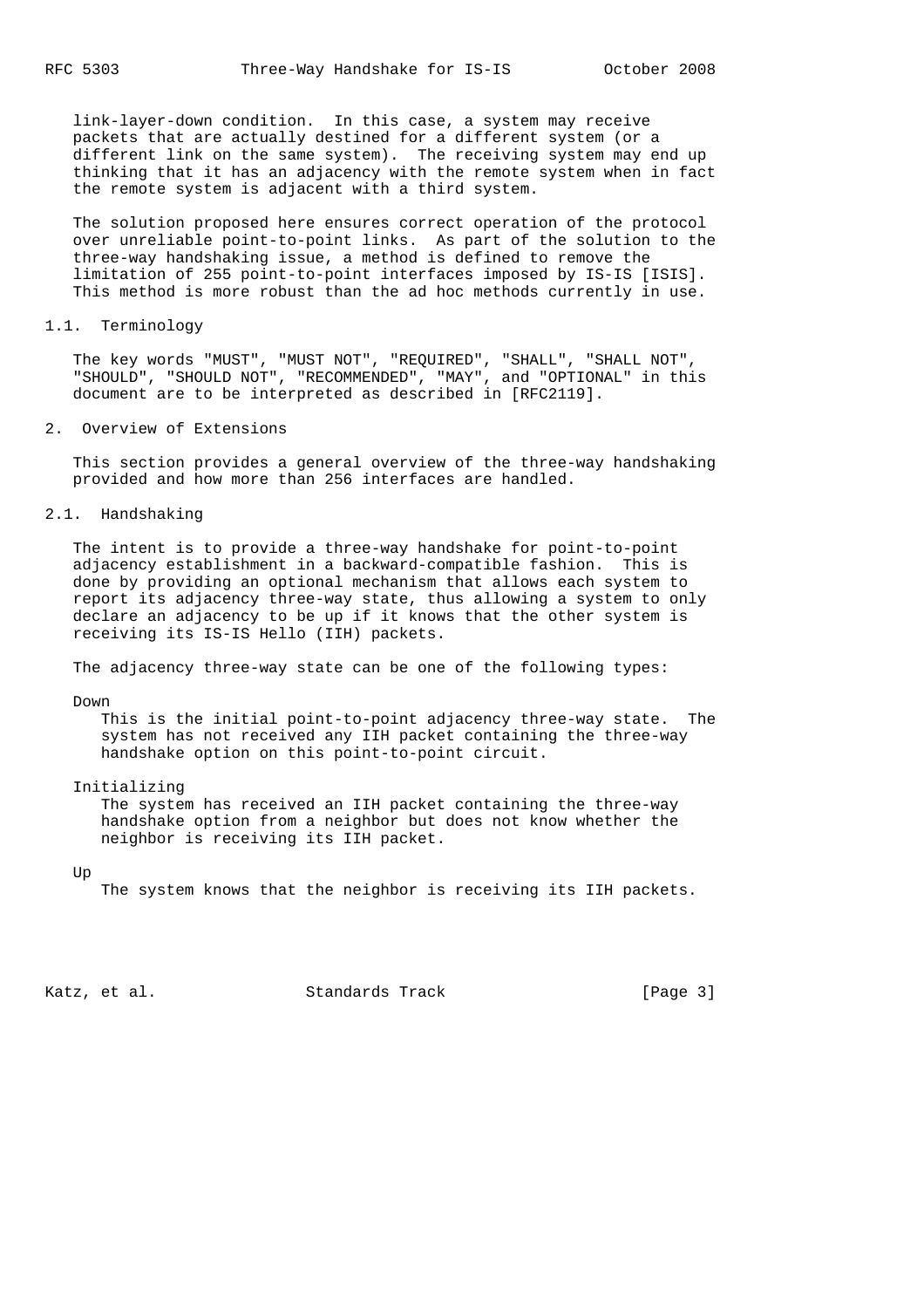The adjacency three-way state that is reported by this mechanism is not equal or equivalent to the adjacency state that is described in ISO 10589 [ISIS]. If this mechanism is supported, then an adjacency may have two states, its state as defined in ISO 10589 [ISIS], and its three-way state. For example, according to ISO 10589, receipt of an Intermediate System Hello (ISH) will cause an adjacency to go to Initializing state; however, receipt of an ISH will have no effect on the three-way state of an adjacency, which remains firmly Down until it receives an IIH from a neighbor that contains the three-way handshaking option.

 In addition, the neighbor's system ID and (newly defined) extended circuit ID are reported in order to detect the case where the same stream is being received by multiple systems (only one of which can talk back).

 The mechanism is quite similar to the one defined in the Netware Link Services Protocol (NLSP) [NetLink], a variant of IS-IS used for routing Internetwork Packet Exchange (IPX) traffic. The difference between this mechanism and the one used in NLSP is the location where the information is carried (NLSP uses two of the reserved bits in the IIH header, whereas this solution adds a separate option to the IIH), and the presence of the neighbor's system ID and circuit ID. In theory, using the reserved header bits should be backward compatible, since systems are supposed to ignore them. However, it was felt that this was risky, as the use of untested mechanisms such as this have led to problems in the past in other protocols. New option codes, on the other hand, have been demonstrated to work properly, as the deployment of Integrated IS-IS for IP [RFC1195] has done exactly this.

 The new mechanism only comes into play when the remote system includes the new option in its IIH packet; if the option is not present, it is assumed that the system does not support the new mechanism, and so the old procedures are used.

#### 2.2. More than 256 Interfaces

 The IS-IS specification has an implicit limit of 256 interfaces, as constrained by the eight-bit Circuit ID field carried in various packets. Moderately clever implementers have realized that the only true constraint is that of 256 LAN interfaces, and for that matter only 256 LAN interfaces for which a system is the Designated IS. This is because the only place that the circuit ID is advertised in LSPs is in the pseudo-node LSP ID.

Katz, et al. Standards Track [Page 4]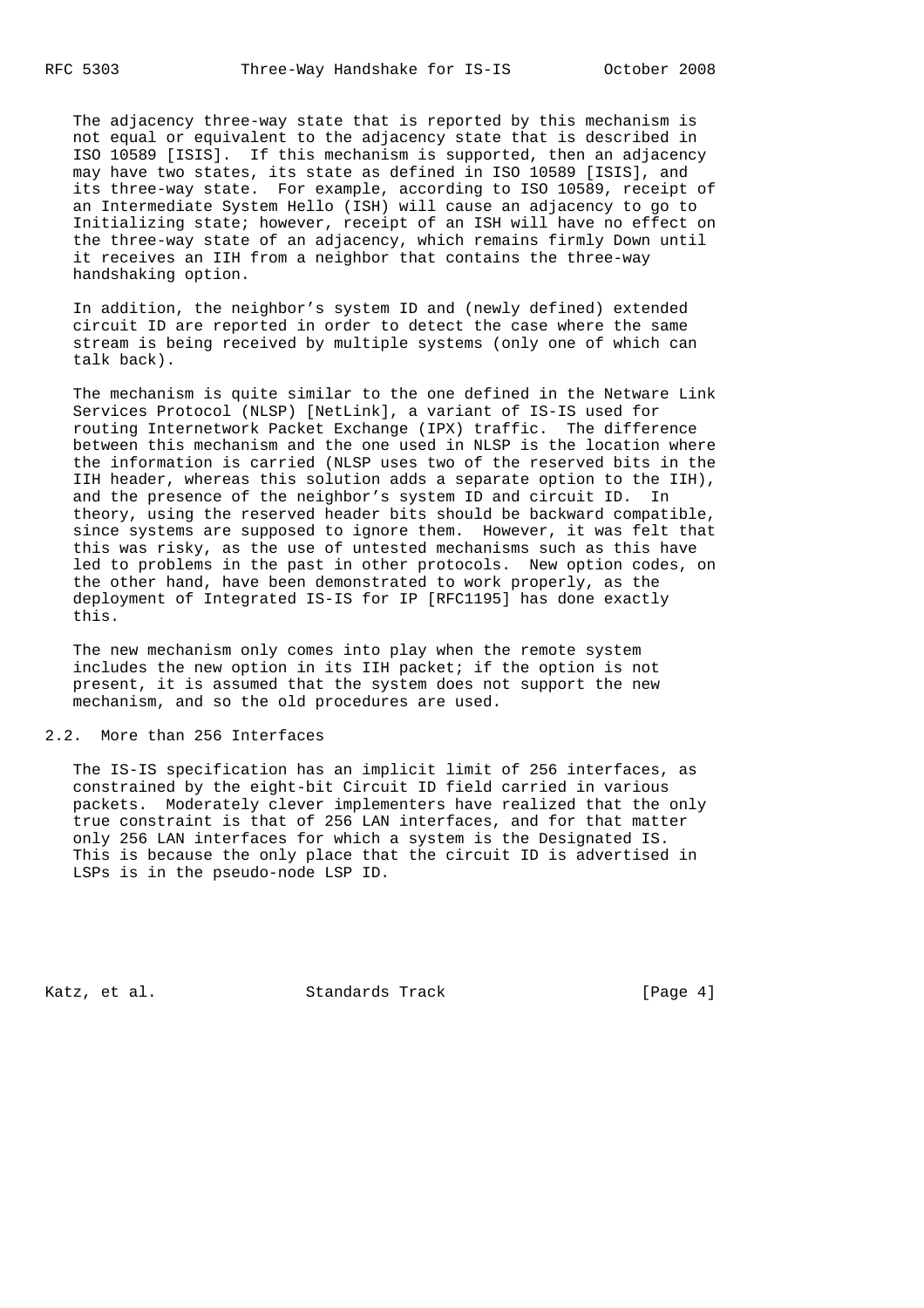Implementers have treated the point-to-point circuit ID number space as being independent from that of the LAN interfaces, since these circuit IDs appear only in IIH PDUs and are only used for detection of a change in identity at the other end of a link. More than 256 point-to-point interfaces have been supported by sending the same circuit ID on multiple interfaces. This reduces the robustness of the ID change detection algorithm, since it would then be possible to switch links between interfaces on a system without detecting the change.

 Since the circuit ID is an integral part of the new handshaking mechanism, a backward-compatible mechanism for expanding the circuit ID number space is included in this specification.

3. Details

 The detailed syntax and procedures for this IS-IS option are given below.

## 3.1. Syntax

 A new IS-IS Option type, "Point-to-Point Three-Way Adjacency", is defined:

Type - 0xF0 (decimal 240)

Length - total length of the value field (1 to 17 octets)

Value -

| ---------                          | No. of Octets |
|------------------------------------|---------------|
| Adjacency Three-Way State          |               |
| Extended Local Circuit ID          |               |
| --------<br>Neighbor System ID     | ID Length     |
| Neighbor Extended Local Circuit ID |               |
| --------------------------------   |               |

Adjacency Three-Way State

 The adjacency three-way state of the point-to-point adjacency. The following values are defined:

- $0 Up$ 1 - Initializing
- 2 Down
	-

Katz, et al. Standards Track [Page 5]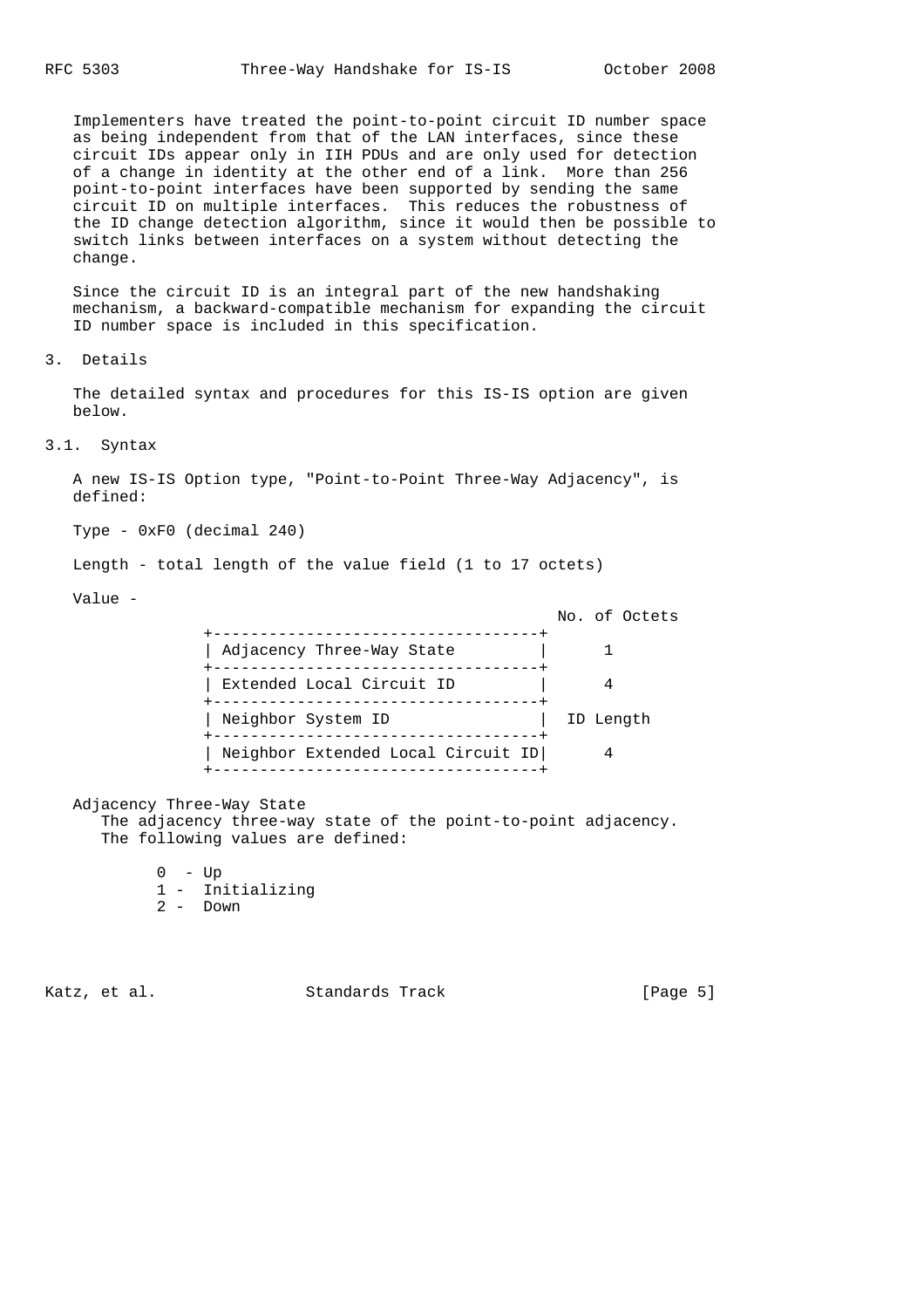Extended Local Circuit ID Unique ID assigned to this circuit when it is created by this Intermediate system.

- Neighbor System ID System ID of neighboring Intermediate system if known. The length of this field is equal to "ID Length" of the IIH PDU described in "Point-to-point IS to IS hello PDU" (section 9.7 of [ISIS]).
- Neighbor Extended Local Circuit ID Extended Local Circuit ID of the other end of the point-to-point adjacency if known.

 Any system that supports this mechanism SHALL include this option in its Point-to-Point IIH packets.

 Any system that does not understand this option SHALL ignore it, and (of course) SHALL NOT include it in its own IIH packets.

 Any system that supports this mechanism MUST include the Adjacency Three-Way State field in this option. The other fields in this option SHOULD be included as explained below in section 3.2.

 Any system that is able to process this option SHALL follow the procedures below.

# 3.2. Elements of Procedure

 The new handshake procedure is added to the IS-IS point-to-point IIH state machine after the PDU acceptance tests have been performed.

 Although the extended circuit ID is only used in the context of the three-way handshake, it is worth noting that it effectively protects against the unlikely event where a link is moved to another interface on a system that has the same local circuit ID, because the received PDUs will be ignored (via the checks defined below) and the existing adjacency will fail.

 Add a clause e) to the end of "Receiving ISH PDUs by an intermediate system" (section 8.2.2 of [ISIS]):

 Set the state to be reported in the Adjacency Three-Way State field of the Point-to-Point Three-Way Adjacency option to Down.

Katz, et al. Standards Track [Page 6]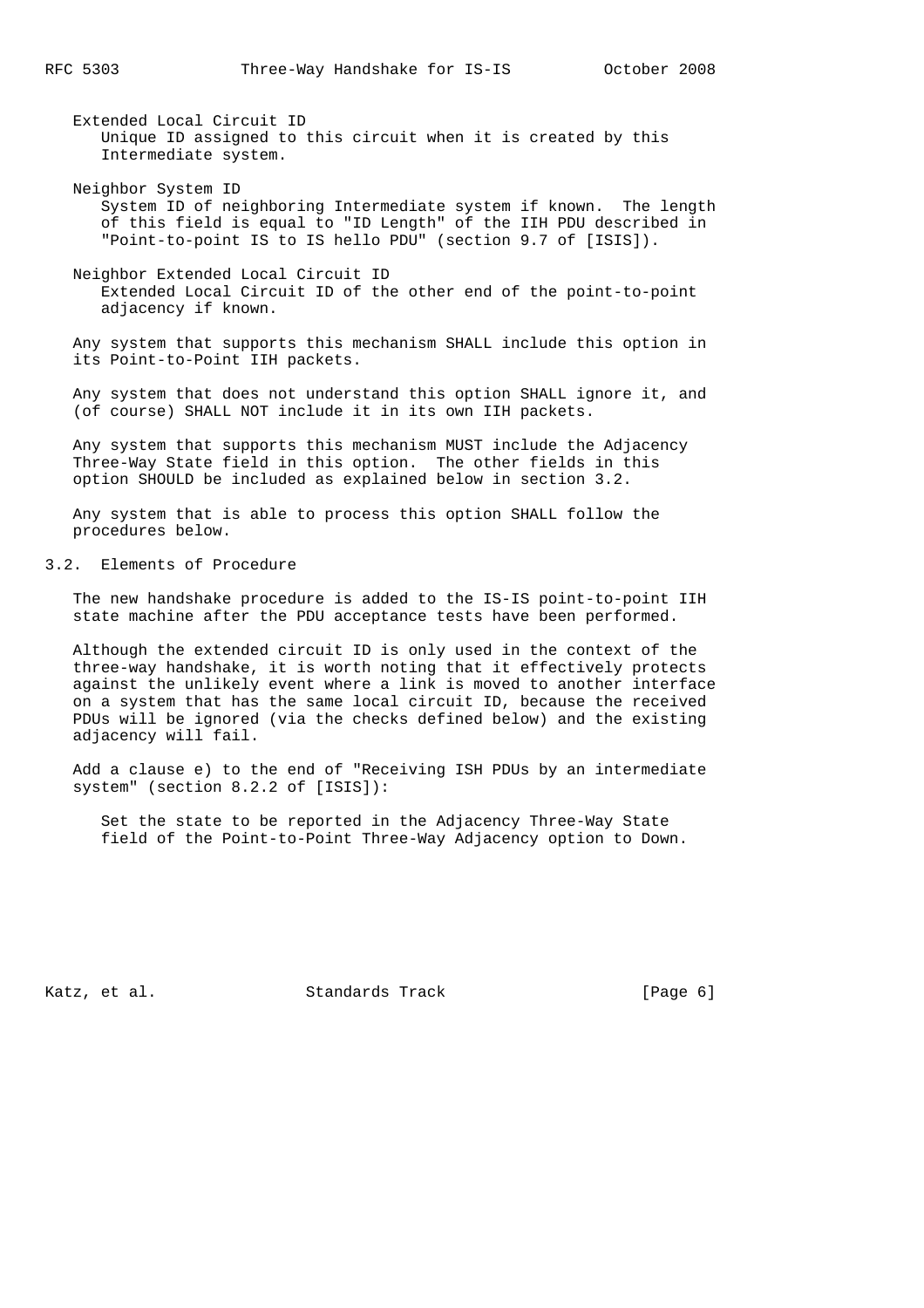Add a clause e) to the end of "Sending point-to-point IIH PDUs" (section 8.2.3 of [ISIS]):

 The IS SHALL include the Point-to-Point Three-Way Adjacency option in the transmitted Point-to-Point IIH PDU. The current three-way state of the adjacency with its neighbor on the link (as defined in new section 8.2.4.1.1 introduced later in the document) SHALL be reported in the Adjacency Three-Way State field. If no adjacency exists, the state SHALL be reported as Down.

 The Extended Local Circuit ID field SHALL contain a value assigned by this IS when the circuit is created. This value SHALL be unique among all the circuits of this Intermediate System. The value is not necessarily related to that carried in the Local Circuit ID field of the IIH PDU.

 If the system ID and Extended Local Circuit ID of the neighboring system are known (in adjacency three-way state Initializing or Up), the neighbor's system ID SHALL be reported in the Neighbor System ID field, and the neighbor's Extended Local Circuit ID SHALL be reported in the Neighbor Extended Local Circuit ID field.

 Add a section 8.2.4.1.1, "Three-Way Handshake", immediately prior to "IIH PDU Processing" (section 8.2.4.2 of [ISIS]):

 A received Point-to-Point IIH PDU may or may not contain the Point-to-Point Three-Way Adjacency option. If it does not, the link is assumed to be functional in both directions, and the procedures described in section 8.2.4.2 are followed.

 If the option is present and contains invalid Adjacency Three-Way State, the PDU SHALL be discarded and no further action is taken.

 If the option with a valid Adjacency Three-Way State is present, the Neighbor System ID and Neighbor Extended Local Circuit ID fields, if present, SHALL be examined. If they are present, and the Neighbor System ID contained therein does not match the local system's ID, or the Neighbor Extended Local Circuit ID does not match the local system's extended circuit ID, the PDU SHALL be discarded and no further action is taken.

 If the Neighbor System ID and Neighbor Extended Local Circuit ID fields match those of the local system, or are not present, the procedures described in section 8.2.4.2 are followed with the following changes:

Katz, et al. Standards Track [Page 7]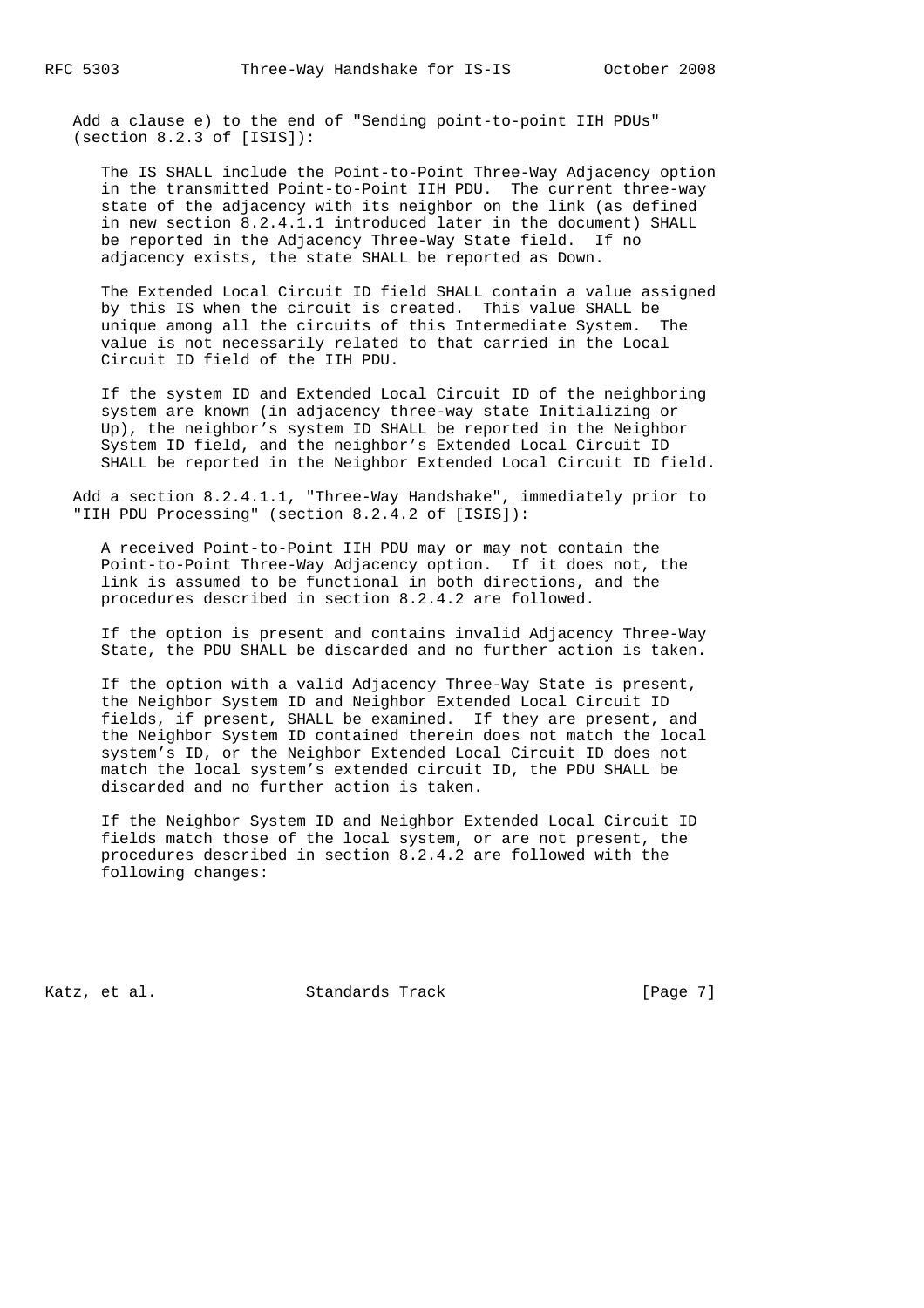- a) In section 8.2.4.2 a and b, the action "Up" from state tables 5, 6, 7, and 8 may create a new adjacency but the three-way state of the adjacency SHALL be Down.
- b) If the action taken from section 8.2.4.2 a or b is "Up" or "Accept", the IS SHALL perform the action indicated by the new adjacency three-way state table below, based on the current adjacency three-way state and the received Adjacency Three-Way State value from the option. (Note that the procedure works properly if neither field is ever included. This provides backward compatibility to an earlier version of this option.)

|              | Down       | Initializing | Up                                 |
|--------------|------------|--------------|------------------------------------|
| Down         | Initialize | Up           | Down                               |
| Initializing | Initialize | Up           | Up                                 |
| Up           | Initialize | Accept       | Accept                             |
|              |            |              | Received Adjacency Three-Way State |

#### Adjacency Three-Way State Table

 If the new action is "Down", an adjacencyStateChange(Down) event is generated with the reason "Neighbor restarted" and the adjacency SHALL be deleted.

 If the new action is "Initialize", no event is generated and the adjacency three-way state SHALL be set to "Initializing".

 If the new action is "Up", an adjacencyStateChange(Up) event is generated.

- c) Skip section 8.2.4.2 c and d.
- d) If the new action is "Initialize", "Up", or "Accept", follow section 8.2.4.2 e.
- 4. IANA Considerations

 This document specifies IS-IS Option 240 (0xF0), which has already been allocated. See [RFC3359].

Katz, et al. Standards Track [Page 8]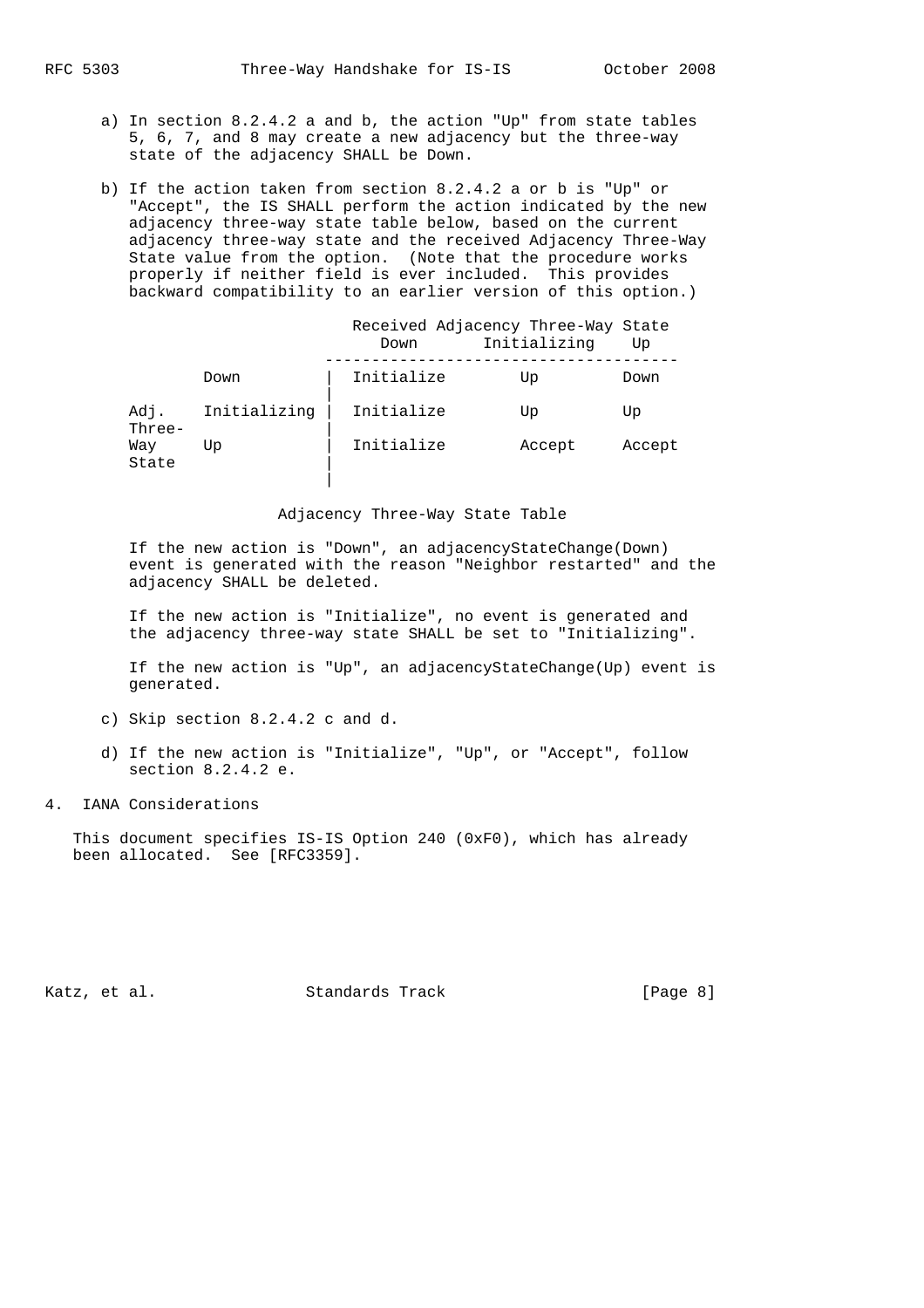## 5. Security Considerations

 This document raises no new security issues for IS-IS. IS-IS security may be used to secure the IS-IS messages discussed here. See [RFC5304].

6. Changes from RFC 3373

 This document is a minor edit of [RFC3373] with the intent of advancing it from Informational to Standards Track. It also updates the ISP 10589 reference to refer to the current "2002" version.

7. Acknowledgements

 Thanks to Tony Li, Henk Smit, Naiming Shen, Dave Ward, Jeff Learman, Les Ginsberg, and Philip Christian for their contributions to the document.

- 8. Normative References
	- [ISIS] ISO, "Intermediate System to Intermediate System intra domain routeing information exchange protocol for use in conjunction with the protocol for providing the connectionless-mode network service (ISO 8473)", International Standard 10589:2002, Second Edition, 2002.
	- [NetLink] "Netware Link Services Protocol Specification, Version 1.0", Novell, Inc., February 1994.
	- [RFC1195] Callon, R., "Use of OSI IS-IS for routing in TCP/IP and dual environments", RFC 1195, December 1990.
	- [RFC2119] Bradner, S., "Key words for use in RFCs to Indicate Requirement Levels", BCP 14, RFC 2119, March 1997.
- 9. Informative References
	- [RFC3373] Katz, D. and R. Saluja, "Three-Way Handshake for Intermediate System to Intermediate System (IS-IS) Point to-Point Adjacencies", RFC 3373, September 2002.
	- [RFC3359] Przygienda, T., "Reserved Type, Length and Value (TLV) Codepoints in Intermediate System to Intermediate System", RFC 3359, August 2002.
	- [RFC5304] Li, T. and R. Atkinson, "IS-IS Cryptographic Authentication", RFC 5304, October 2008.

Katz, et al. Standards Track [Page 9]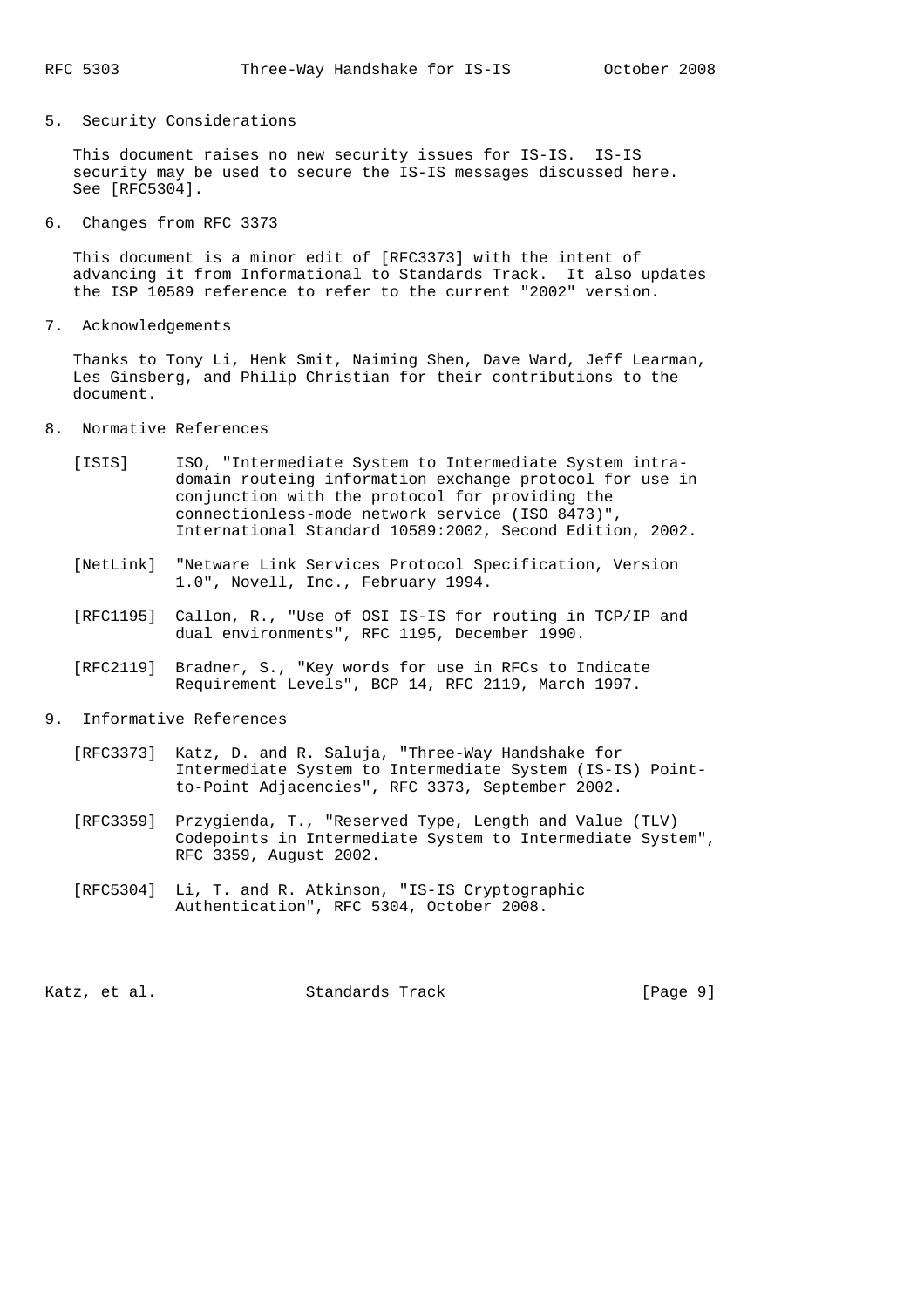Authors' Addresses

 Dave Katz Juniper Networks 1194 N. Mathilda Ave. Sunnyvale, CA 94089 USA Phone: +1-408-745-2073 EMail: dkatz@juniper.net

 Rajesh Saluja Tenet Technologies 30/31, 100 Feet Road, Madiwala Bangalore - 560 068 INDIA

 Phone: +91 80 552 2215 EMail: rajesh.saluja@tenetindia.com

 Donald E. Eastlake 3rd Eastlake Enterprises 155 Beaver Street Milford, MA 01757 USA

 Phone: +1-508-634-2066 EMail: d3e3e3@gmail.com

Katz, et al. Standards Track [Page 10]